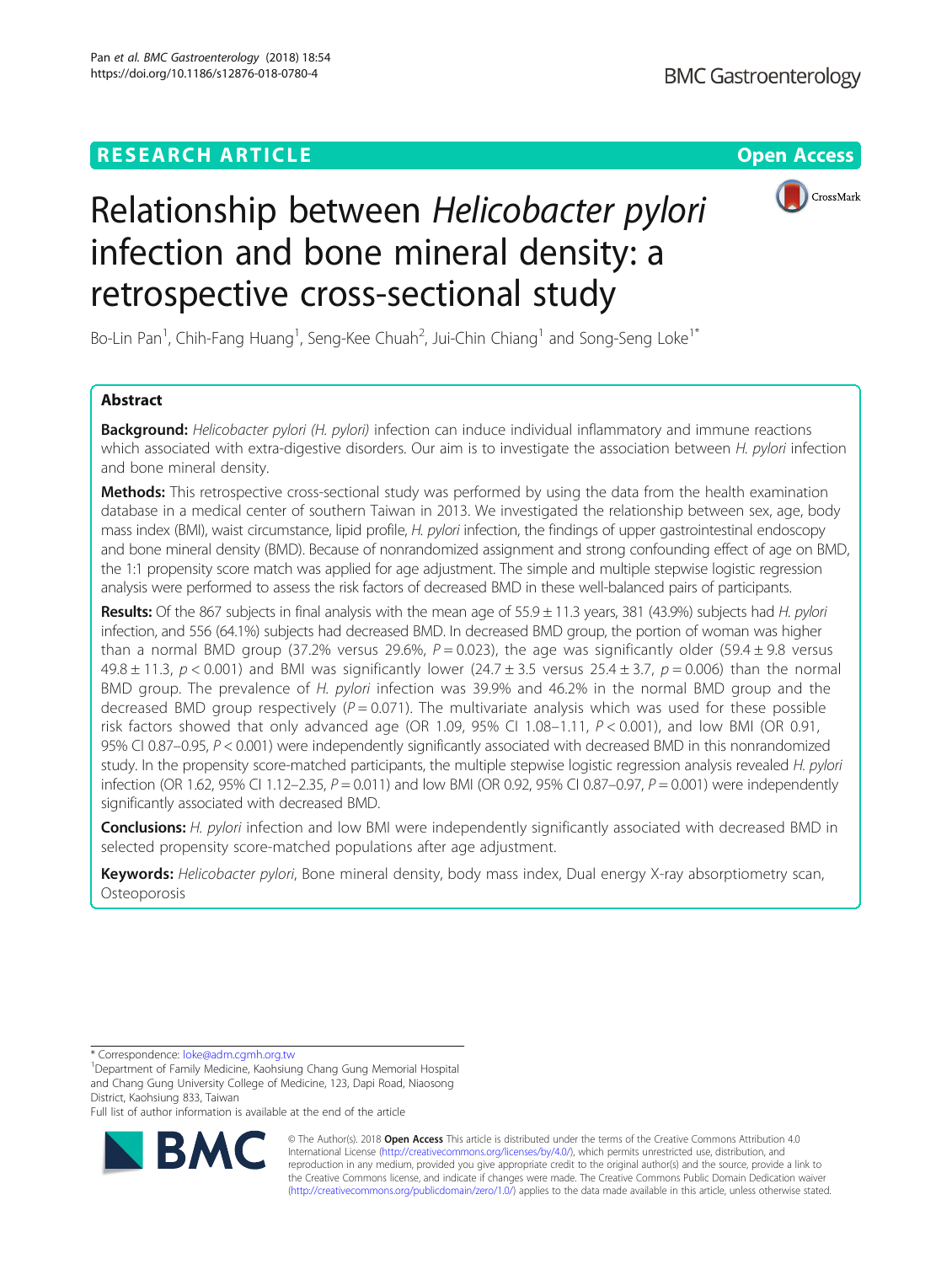## Background

Osteoporosis is a silent health problem characterized by decreased bone mineral density (BMD) with a risk of spine and hip fractures. Approximately half of the hip fractures globally result from osteoporosis. According to data from the National Health Insurance Research Database between 1996 and 2010 in Taiwan, the high annual incidence rate of hip fracture was 472.1 per 100,000 patients per year, higher than that in other Asian countries and even in the world. The in-hospital mortality rates were between 0.85 to 2.26% [[1\]](#page-5-0). The spine and hip fractures resulted from osteoporosis could induce patients to become bedridden and needing care. Mortality and disability-associated osteoporosis have significant impact on prognosis and are a burden affecting patients, their families, society, and the health system. Early identification of the risk of decreased BMD and osteoporosis is very important. Previous study has revealed that the risk factors of osteoporosis include age, sex, low body mass index (BMI), steroid use and chronic alcohol consumption [\[2](#page-5-0), [3\]](#page-5-0). Recently, several gastrointestinal diseases such as inflammatory bowel disease, peptic ulcer disease and atrophic gastritis have been suspected of being risk factors for osteoporosis  $[4-6]$  $[4-6]$  $[4-6]$  $[4-6]$ .

Helicobacter pylori (H. pylori) infection is strongly associated with chronic gastritis, peptic ulcers, gastric cancer, and mucosa-associated lymphoid tissue lymphoma [[7\]](#page-5-0). Several studies have reported H. pylori also plays a role in extra-digestive disorders including cardiovascular, neurological, skin disease and diabetes mellitus [[8\]](#page-5-0).

H. *pylori* infection can induce individual inflammatory and immune reactions, which can regulate bone turnover. Several research studies have reported that H. pylori infection is a risk factor of osteoporosis  $[9, 10]$  $[9, 10]$  $[9, 10]$ , but this finding is controversial in other studies  $[11, 12]$  $[11, 12]$  $[11, 12]$  $[11, 12]$ . To our knowledge, only one study has evaluated the relationship between H. pylori infection and osteoporosis in Taiwan, but the result was only found in elderly females [[10](#page-5-0)]. Therefore, we aimed to investigate whether H. pylori infection was associated with decreased BMD in a general population undergoing routine health examination in Taiwan.

## Methods

## Subjects

This retrospective cross-sectional study was performed by using the data from the health examination database in a medical center of the southern Taiwan. We included subjects who were aged greater than 20 years, had undergone upper gastrointestinal endoscopy with the Campylobacter-like organism test (CLO test) and dual energy X-ray absorptiometry scan (DEXA) from January 2013 to December 2013. Subjects with missing data and gastric cancer were excluded. The study was approved by the Chang Gung Medical Foundation Institutional Review Board (IRB No.: 201701187B0). Since this is a retrospective study, a written consent is waived by an IRB and is deemed unnecessary.

The medical records showed information on sex, age, waist circumstance, lipid profile, H. pylori testing, BMD, and the findings of upper gastrointestinal endoscopy. BMI was calculated as the weight in kilograms divided by the height in meters squared. Peptic ulcer or gastro-esophageal reflux disease (GERD) were diagnosed by upper gastrointestinal endoscopy.

### Definition of H. pylori infection

The present of *H. pylori* infection was determined by CLO test via upper gastrointestinal endoscopy. CLO test is a rapid diagnostic test and is performed during upper gastrointestinal endoscopy. A biopsy of mucosa from the stomach is placed into the medium consisting of urea and an indicator. If *H. pylori* is present, the urease produced by H. pylori converts urea to ammonia, which increases the pH of the medium and then changes its color from yellow to red. In this health examination, all examinations were self-paid, CLO test was performed not only for peptic ulcer, but also performed under subjects request although no peptic ulcer was found by upper gastrointestinal endoscopy.

#### Determination of bone mineral density

BMD was measured by DEXA. The T-score is the number of standard deviations by which a given measurement differs from the mean for a normal young adult reference population. According to the World Health Organization definition [\[13\]](#page-5-0), osteoporosis is defined as  $T\text{-score} \le -2.5$ , and the osteopenia is defined as a T-score between − 1 and − 2.5. Decreased BMD in the present study included osteoporosis and osteopenia.

## Statistical analysis

All data are described as the mean ± standard deviation for continuous variables and as numbers and percentages for categorical variables. SPSS software version 19.0 (IBM Corp., Armonk, NY, USA)) was used for the statistical analysis. The characteristics of subjects were compared by  $\chi^2$ -test for the categorical variables and Student's t-test for the continuous variables. Univariate logistic regression analysis and multivariate logistic regression analysis were conducted to analyze the odds ratio (OR) of significant factors associated with decreased BMD. Besides, to minimize confounding effect of age due to nonrandomized assignment, propensity scores were calculated using a logistic regression model and the covariate, age. A 1:1 matched study group was created by the Greedy method with NCSS software (NCSS 10, NCSS Statistical software, Kaysville, Utah). After adjusting the age, univariate logistic regression analysis and multivariate logistic regression analysis were used to evaluate factors associated with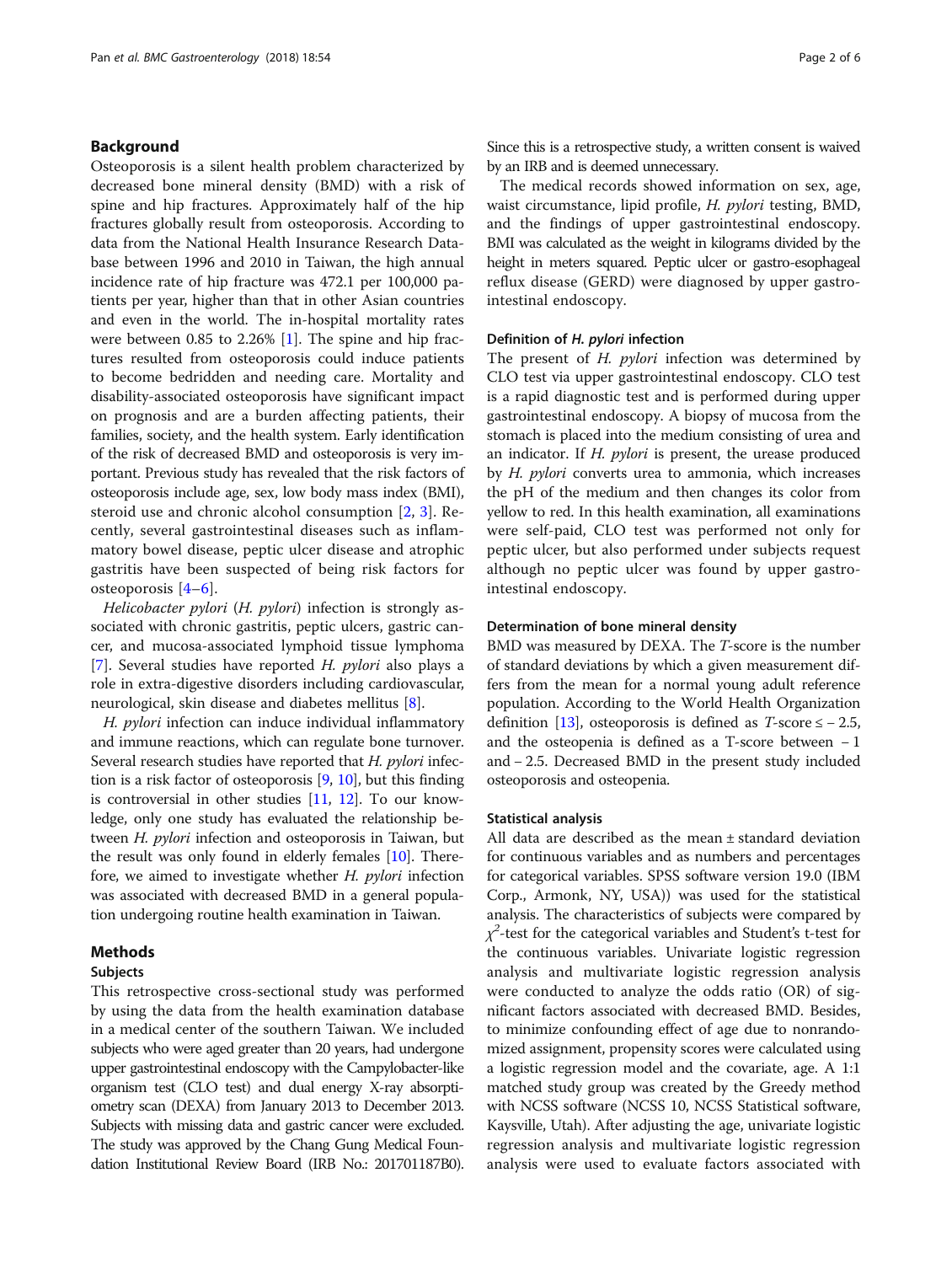decreased BMD. The strength of association was reported as OR with 95% confidential interval (CI) and Pvalues. All statistical assessments were two-sided and considered significant if  $P < 0.05$ .

## Results

## Prevalence of H. pylori infection and decreased BMD

We enroll 942 subjects who participated in the health examination and underwent biochemistry blood examination, upper gastrointestinal endoscopy with CLO test and the bone mineral density examinations. Seventy-five subjects were excluded due to missing data in some biochemical variables. Of the 867 subjects in final analysis with the mean age of  $55.9 \pm 11.3$  years,  $381(43.9%)$  subjects had H. pylori infection, and 556 (64.1%) subjects had decreased BMD. The numbers of female and male subjects were 299 (34.5%) and 568 (65.5%). Table 1 shows the baseline characteristics of all participants.

## Differences between the subjects with normal and decreased BMD

Table 2 compares the characteristics between the normal BMD group and the decreased BMD group. In decreased BMD group, the portion of woman was higher than a normal BMD group  $(37.2\% \text{ versus } 29.6\%, P = 0.$ 023), the age was significantly older  $(59.4 \pm 9.8 \text{ versus}$  $49.8 \pm 11.3$ ,  $p < 0.001$ ) and BMI was significantly lower  $(24.7 \pm 3.5 \text{ versus } 25.4 \pm 3.7, p = 0.006)$  than the normal BMD group. Besides, lipid profiles except for triglyceride were significantly higher than in the normal BMD group. Comparing the gastrointestinal disorder between these

Table 1 Baseline characteristics

|                          | Participants<br>$N = 867$ |
|--------------------------|---------------------------|
| Sex                      |                           |
| Female n, %              | 299(34.5%)                |
| Male n, %                | 568(65.5%)                |
| Age (years old)          | $55.9 \pm 11.3$           |
| BM(Kq/m <sup>2</sup> )   | $24.9 \pm 3.6$            |
| Waist circumference(cm)  | $85.1 \pm 10.4$           |
| Total cholesterol(mg/dl) | $195.7 \pm 35.7$          |
| HDL cholesterol(mg/dl)   | $56.5 \pm 15.6$           |
| Triglyceride(mg/dl)      | $131.9 \pm 84.7$          |
| LDL cholesterol(mg/dl)   | $113.4 \pm 32.4$          |
| Decreased BMD, n %       | 556(64.1%)                |
| Peptic ulcer n, %        | 351(40.5%)                |
| GERD n, %                | 187(21.6%)                |
| H. pylori infection n, % | 381(43.9%)                |

BMI body mass index, LDL low-density lipoprotein, HDL high-density lipoprotein, BMD bone mineral density, GERD gastro-esophageal reflux disease, H. pylori Helicobacter pylori

| Page 3 of 6 |  |  |  |
|-------------|--|--|--|
|-------------|--|--|--|

| <b>Table 2</b> Differences between normal BMD group and decreased |  |  |  |  |
|-------------------------------------------------------------------|--|--|--|--|
| BMD group                                                         |  |  |  |  |

|                                 | Normal BMD<br>$n = 311$ | Decreased BMD<br>$n = 556$ | p value    |
|---------------------------------|-------------------------|----------------------------|------------|
| Sex                             |                         |                            | $0.023*$   |
| Male n, %                       | 219(70.4%)              | 349(62.8%)                 |            |
| Female n, %                     | 92(29.6%)               | 207(37.2%)                 |            |
| Age (years old)                 | $49.8 \pm 11.3$         | $59.4 \pm 9.8$             | $< 0.001*$ |
| BM(Kq/m <sup>2</sup> )          | $25.4 \pm 3.7$          | $24.7 \pm 3.5$             | $0.006*$   |
| Waist circumference(cm)         | $85.9 \pm 10.1$         | $84.7 \pm 10.5$            | 0.08       |
| Total cholesterol(mg/dl)        | $191.2 \pm 34.5$        | $198.2 \pm 36.2$           | $0.005*$   |
| HDL cholesterol(mg/dl)          | $54.4 \pm 14.9$         | $57.8 \pm 15.8$            | $0.002*$   |
| Triglyceride(mg/dl)             | $136.8 \pm 83.8$        | $129.2 + 85.2$             | 0.205      |
| LDL cholesterol(mg/dl)          | $110.0 + 31.5$          | $115.3 + 32.7$             | $0.021*$   |
| Peptic ulcer n, %               | 111(35.7%)              | 240(43.2%)                 | $0.032*$   |
| GERD n, %                       | 69(22.2%)               | 118(21.2%)                 | 0.741      |
| H. <i>pylori</i> infection n, % | 124(39.9%)              | 257(46.2%)                 | 0.071      |

\*Indicates a significant difference,  $p < 0.05$ 

BMI body mass index, LDL low-density lipoprotein, HDL high-density lipoprotein, BMD bone mineral density, GERD gastro-esophageal reflux disease, H. pylori Helicobacter pylori

two groups, the prevalence of peptic ulcer was significantly higher in the decreased BMD group ( $p = 0.032$ ), but the GERD was lower in the decreased BMD group  $(p = 0.741)$ . The prevalence of *H. pylori* infection was 39.9% and 46.2% in the normal BMD group and decreased BMD group respectively  $(P = 0.071)$ .

## Simple and multiple stepwise logistic regression analyses of variables associated with decreased BMD

Simple logistic regression (Table [3](#page-3-0)) showed decreased BMD was significantly associated with the female gender (OR 0.71, 95% CI 0.53–0.94,  $P = 0.023$ ), advanced age (OR 1.09, 95% CI 1.07–1.10, P < 0.001), low BMI (OR 0.95, 95% CI 0.91–0.99, P = 0.006), total cholesterol (OR 1.01, 95% CI 1.00–1.01,  $P = 0.005$ ), low-density lipoprotein (LDL) cholesterol (OR 1.01, 95% CI 1.00–1.01,  $P = 0.021$ ), high-density lipoprotein (HDL) cholesterol (OR 1.02, 95% CI 1.00–1.02,  $P = 0.002$ ), and peptic ulcer disease (OR 1.37, 95% CI 1.03-1.82,  $P = 0.032$ ). The multivariate analysis that was conducted with these risk factors revealed that only advanced age (OR 1.09, 95% CI 1.08–1.11, P < 0.001), and low BMI (OR 0.91, 95% CI 0.87–0.95, P < 0.001) were independently significantly associated with decreased BMD. The *H. pylori* infection was not independently significantly associated with decreased BMD (OR 1.30, 95% CI  $0.98 - 1.71$ ,  $P = 0.071$ ).

Because the confounding effect of age was strong with nonrandomized assignment, propensity score-matching was used for age adjustment. The 234 well-balanced pairs of participants, with a 1:1 ratio after propensity score matching of age, were evaluated for risk factor of decreased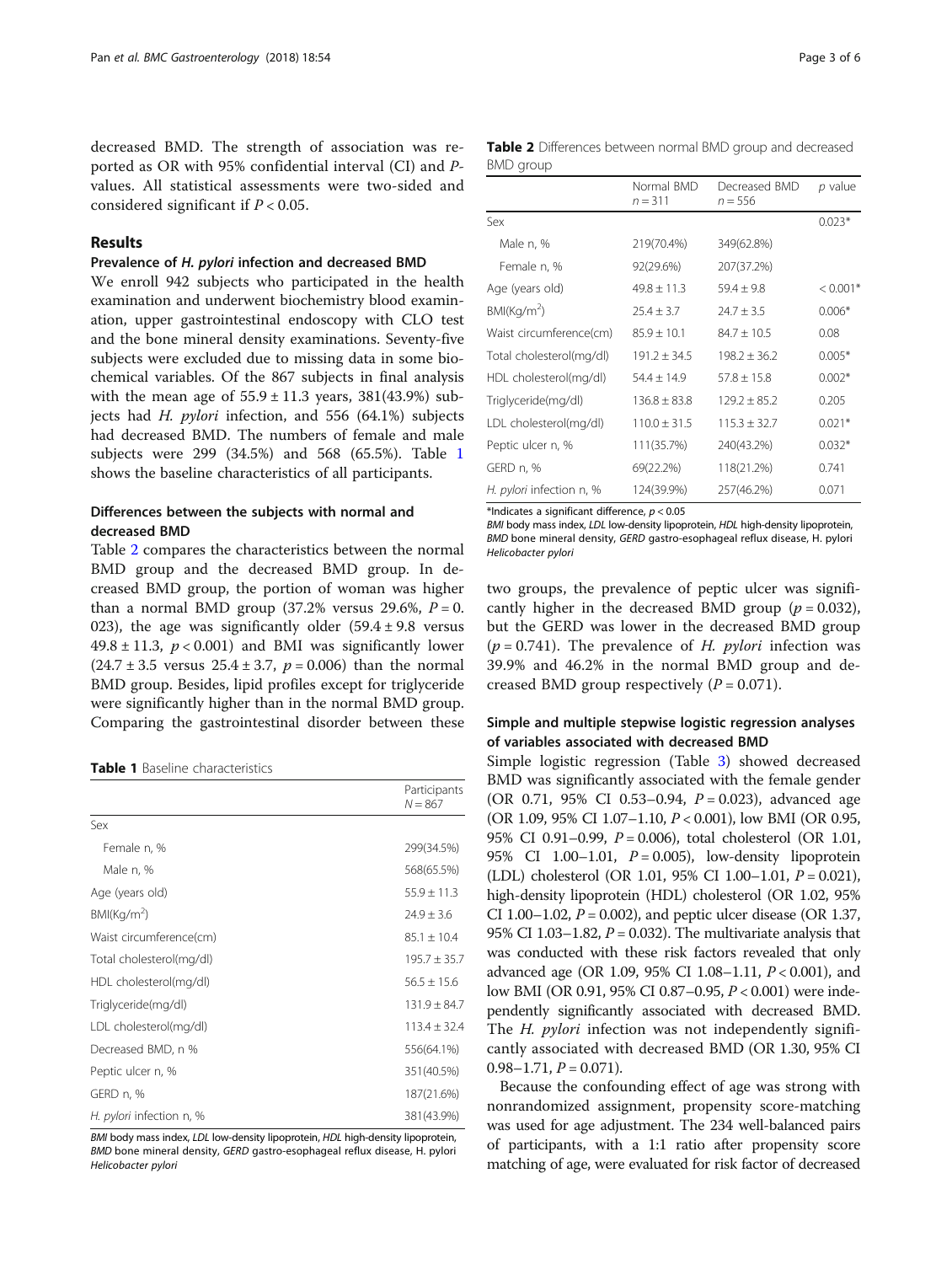| Variables           | Simple logistic regression<br>OR (95% CI) | p value    | multiple stepwise logistic regression<br>OR (95% CI) | $p$ value  |
|---------------------|-------------------------------------------|------------|------------------------------------------------------|------------|
| Sex                 | $0.71(0.53 - 0.94)$                       | $0.023*$   |                                                      |            |
| Age                 | $1.09(1.07 - 1.10)$                       | $< 0.001*$ | $1.09(1.08-1.11)$                                    | $< 0.001*$ |
| BMI                 | $0.95(0.91 - 0.99)$                       | $0.006*$   | $0.91(0.87 - 0.95)$                                  | $< 0.001*$ |
| Waist circumference | $0.99(0.98 - 1.00)$                       | 0.08       |                                                      |            |
| Total cholesterol   | $1.01(1.00 - 1.01)$                       | $0.005*$   |                                                      |            |
| HDL cholesterol     | $1.02(1.00 - 1.02)$                       | $0.002*$   |                                                      |            |
| TG                  | 1.00(0.99-1.001)                          | 0.207      |                                                      |            |
| LDL cholesterol     | $1.01(1.00 - 1.01)$                       | $0.021*$   |                                                      |            |
| Peptic ulcer        | $1.37(1.03 - 1.82)$                       | $0.032*$   |                                                      |            |
| <b>GERD</b>         | $0.95(0.68 - 1.32)$                       | 0.74       |                                                      |            |
| H. pylori infection | $1.30(0.98 - 1.71)$                       | 0.071      |                                                      |            |

<span id="page-3-0"></span>Table 3 Regression analysis for association of decreased BMD with different variables

\*Indicates a significant difference,  $p < 0.05$ 

BMI body mass index, LDL, low-density lipoprotein, HDL high-density lipoprotein, BMD bone mineral density, GERD gastro-esophageal reflux disease, H. pylori<br>Helicobacter pylori Helicobacter pylori

BMD. In these propensity score-matched participants, the mean age was  $53.3 \pm 10.35$  years in the normal BMD group and  $53.4 \pm 10.33$  years in the decreased BMD group. There was no significant difference in age between the two groups  $(p = 0.961)$ . The covariates of these well-balanced pairs of participants were conducted for simple and multiple stepwise logistic regression analysis. In simple logistic regression, the BMI (OR 0.92, 95% CI 0.87–0.97,  $P = 0.001$ ), waist circumstance (OR 0.98, 95% CI 0.96–0.99,  $P = 0.006$ ) and H. pylori infection (OR 1.60, 95% CI 1.11–2.30, P = 0.012) were significantly associated with decreased BMD. In multivariate analysis, H. pylori infection (OR 1.62, 95% CI 1.12–2.35, P = 0.011) and BMI (OR 0.92, 95% CI 0.87–0.97,  $P = 0.001$ ) were independent significant risk factors of decreased BMD without confounding effect of age (Table 4).

## **Discussion**

The main finding of this retrospective cross-sectional study revealed that advanced age and low BMI were significant risk factors of decreased BMD in the nonrandomized assignment. In addition,  $H.$  *pylori* infection was significantly associated with decreased BMD in selected propensity score-matched participants with respect to age. In other words, H. pylori infection was a risk factor of decreased BMD without the confounding effect of age, because the age corresponded to an increase in risk of osteoporosis [[2](#page-5-0)].

This result was compatible with the past studies regarding the association between  $H$ . pylori infection and decreased BMD [\[10,](#page-5-0) [12](#page-5-0), [14](#page-5-0)]. Several possible mechanisms might explain this finding. First, H. pylori infection may result in chronic gastritis and induce systemic

|  |  | Table 4 Regression analysis for association between decreased BMD and different variables after propensity score matching |  |  |  |  |
|--|--|---------------------------------------------------------------------------------------------------------------------------|--|--|--|--|
|  |  |                                                                                                                           |  |  |  |  |

|                     | $\epsilon$                                |           |                                                      | $\tilde{\phantom{a}}$ |
|---------------------|-------------------------------------------|-----------|------------------------------------------------------|-----------------------|
| Variables           | Simple logistic regression<br>OR (95% CI) | $p$ value | Multiple stepwise logistic regression<br>OR (95% CI) | $p$ value             |
| Sex                 | $0.80(0.54 - 1.19)$                       | 0.27      |                                                      |                       |
| <b>BMI</b>          | $0.92(0.87 - 0.97)$                       | $0.001*$  | $0.92(0.87 - 0.97)$                                  | $0.001*$              |
| Waist circumference | $0.98(0.96 - 0.99)$                       | $0.006*$  |                                                      |                       |
| Total cholesterol   | $1.00(0.99 - 1.01)$                       | 0.257     |                                                      |                       |
| <b>HDL</b>          | $1.01(1.00 - 1.02)$                       | 0.082     |                                                      |                       |
| TG                  | 1.00(0.99-1.001)                          | 0.672     |                                                      |                       |
| LDL                 | $1.00(0.99 - 1.01)$                       | 0.425     |                                                      |                       |
| Peptic ulcer        | $1.10(0.75 - 1.60)$                       | 0.632     |                                                      |                       |
| <b>GERD</b>         | $0.88(0.56 - 1.38)$                       | 0.564     |                                                      |                       |
| H. pylori infection | $1.60(1.11 - 2.30)$                       | $0.012*$  | $1.62(1.12 - 2.35)$                                  | $0.011*$              |
|                     |                                           |           |                                                      |                       |

\*Indicates a significant difference,  $p < 0.05$ 

BMI body mass index, LDL low-density lipoprotein, HDL high-density lipoprotein, BMD bone mineral density, GERD gastro-esophageal reflux disease, H. pylori Helicobacter pylori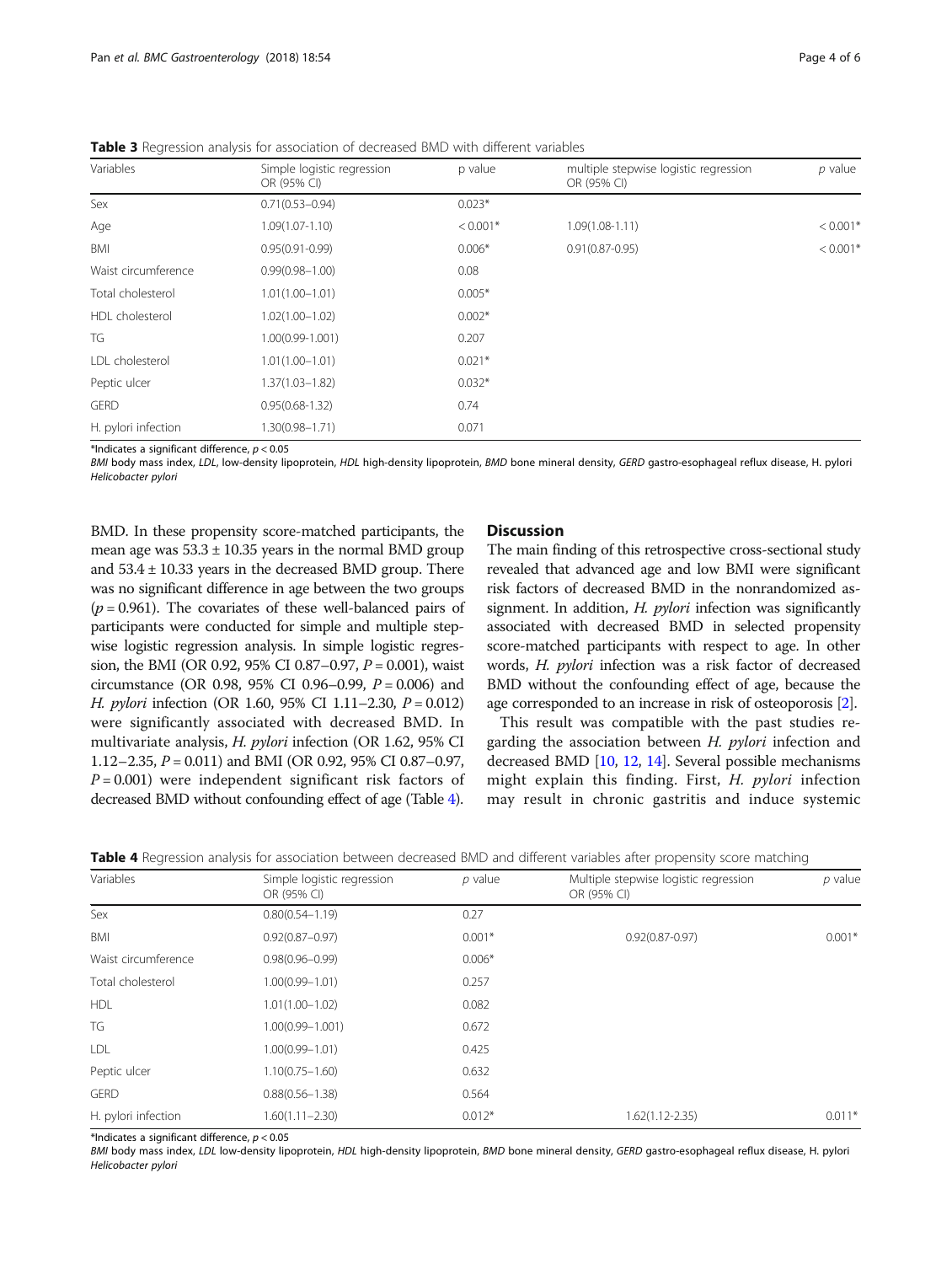inflammation with the release of cytokines, including tumor necrosis factor- , interleukin-1 and interleukin-6 [[15](#page-5-0)]. These inflammatory cytokines are known to result in bone resorption, so *H. pylori* infection may affect bone turnover indirectly [[16](#page-5-0)]. The second mechanism was that chronic H. pylori infection might cause the gastric mucosal atrophy which would decrease acid secretion. The hypochlorhydric stomach affects calcium absorption, calcium homeostasis and bone mass [[17](#page-5-0)]. In addition, the low serum vitamin B12 level was found in the patients with *H. pylori* infection  $[18]$ . If the serum vitamin B12 levels are low, the folate becomes trapped as methyltetrahydrofolate and then interrupts for folate-related DNA synthesis. This reaction is an important factor of bone remodeling, so the low level of vitamin B12 may result in decreased BMD [\[19\]](#page-5-0).

Besides, H. pylori infection was treated with the eradication therapy as triple or quadruple regimen, such as a proton pump inhibitor, clarithromycin, amoxicillin or tetracycline, and metronidazole, with or without bismuth. One study described cytokine gene expression as significantly decreasing after H. pylori was eradicated [[20\]](#page-5-0). In a meta-analysis, mucosal atrophy of the stomach was improved after successful eradication therapy [[21](#page-5-0)]. Because the cytokines result in bone resorption and gastric mucosal atrophy affects calcium metabolism, the improvement of gastric mucosa and decreased inflammatory cytokine by successful eradication therapy might be able to decrease the incidence of osteoporosis. Two studies support this hypothesis. Hong-Mo Shih et al. reported the incidence of osteoporosis relatively reduced in early eradication of H. pylori group, compared to the late eradication group by an analysis from the National Health Insurance Database in Taiwan  $[22]$ . In Japan, the success of H. pylori eradication may contribute to decrease the risk of osteoporosis. In our study, we found that  $H$ . pylori infection was independently significantly associated with decreased BMD after age adjustment, but eradication of H. pylori was not recorded in this health examination database. A further prospective cohort study is necessary to confirm that BMD would be improved after triple or quadruple *H. pylori* eradication therapy.

Advanced age and low BMI are well-known risk factors of osteoporosis and bone fracture [\[2\]](#page-5-0). From the National Health and Nutrition Examination Survey (NHANES) 2005–2006 in US, 49% of US women age 50 years and older had decreased BMD, and 30% of older men had decreased BMD [[23](#page-5-0)]. The prevalence rates of BMD from Nutrition and Health Survey in Taiwan 2005–2008 was higher in advanced age. In females, the prevalence rate was 50.3% in the 60 years and older group, and increased to 63.7% in the 70 years and older group. In male, the prevalence rate was 18.6% in the 60 years and older group, and increased to 45.4% in those aged 70 years and older

[[24](#page-5-0)]. One research showed that the weight loss appears to increase the rate of hip bone loss, even in obese men undergoing voluntary weight reduction [\[25](#page-5-0)]. This present study reported a similar result where the advanced age and low BMI had the strong association with the decreased BMD.

Several researches have reported that the GERD was associated with osteoporosis. However, the vertebral fractures or kyphosis were also found in these studies [[26](#page-5-0)–[28](#page-5-0)]. In the present study, the GERD was not significantly associated with decreased BMD. Because this study was derived from the health examinations, these subjects may be healthy relatively without any bone deformities. Besides, two studies revealed peptic ulcer disease was an independent risk factor for osteoporosis [\[6](#page-5-0), [29](#page-5-0)]. The mechanism of this association was not clear. The malabsorption of calcium and macroelements due to the defective stomach and duodenal epithelium in which inflammation at these sites results may play a role in bone metabolism. Our result showed the peptic ulcer was not a risk factor of decreased BMD, but it tended to be associated with decreased BMD in univariate logistic regression analysis. The disorder of the small intestine may affect the absorption of these substances more than disorders of the stomach and duodenum.

There were several limitations in our study. First, our study was conducted in a single hospital, which might not be representative of other settings. Second, retrospective studies based on abstraction of medical records are constrained by the accuracy and completeness of such records. Third, some laboratory data, including serum calcium, serum phosphorus, serum specific alkaline phosphatase or serum vitamin D level were unavailable, because this study was retrospective from the health examination.

## **Conclusions**

In conclusion, advanced age and low BMI were independent significant risk factors of decreased BMD in this retrospective study. Besides low BMI, H. pylori infection was independently significantly associated with decreased BMD in selected propensity score-matched participants with respect to age. Further prospective cohort studies including the potential important factors are required to confirm this association in the Taiwan population.

#### Abbreviations

BMD: Bone mineral density; BMI: Body mass index; CI: Confidential interval; CLO test: Campylobacter-like organism test; DEXA: Dual energy X-ray absorptiometry scan; GERD: Gastro-esophageal reflux disease; H. pylori: Helicobacter pylori; HDL: High-density lipoprotein; LDL: Low-density lipoprotein

#### Acknowledgments

We appreciated the Biostatistics Center, Kaohsiung Chang Gung Memorial Hospital for statistics work.

#### Funding

This study was not supported by any grant.